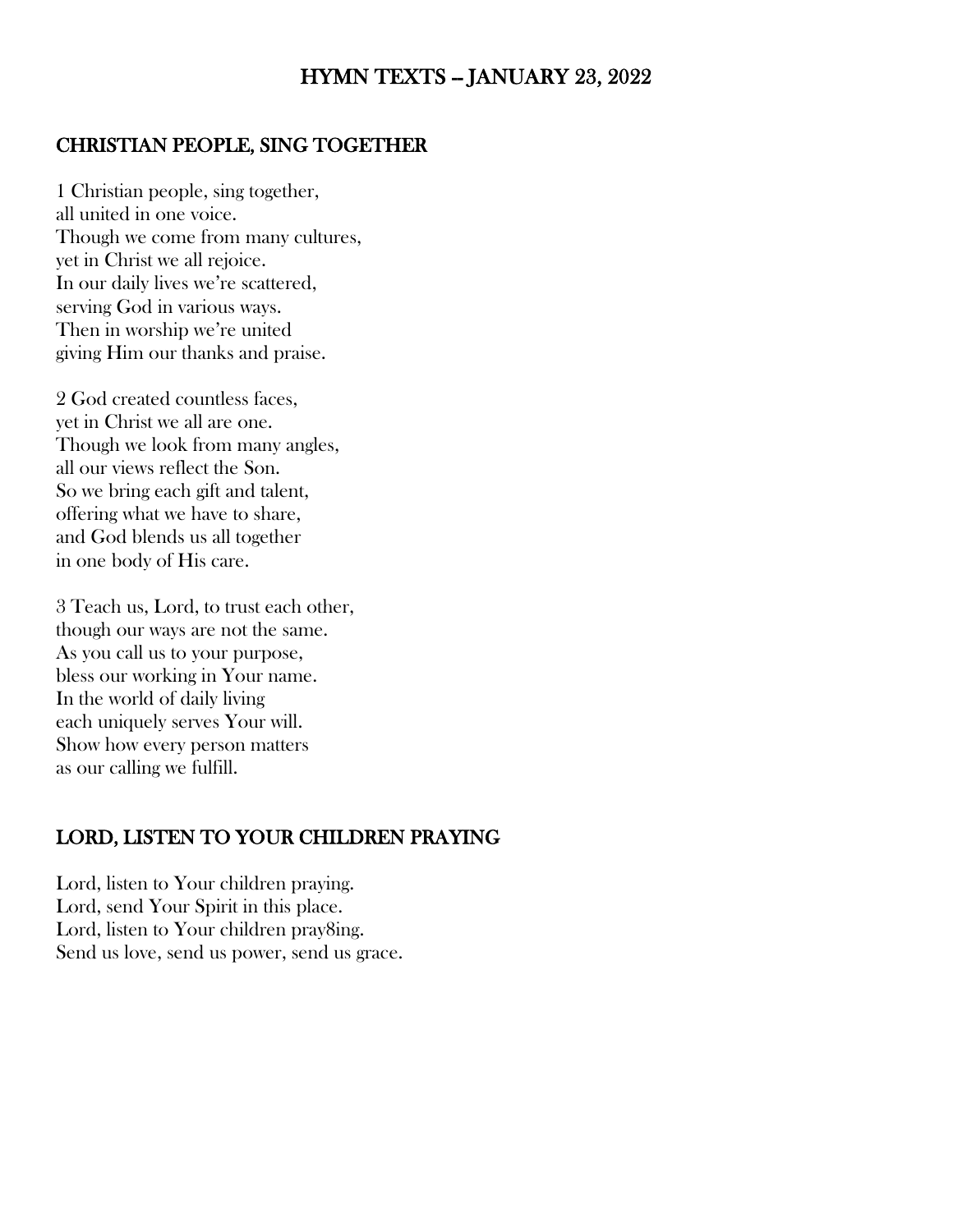## WHEN WE ARE LIVING

1 When we are living, it is in Christ Jesus, and when we're dying, it is in the Lord. Both in our living and in our dying,

#### Refrain

we belong to God, we belong to God. We belong to God, we belong to God.

2 Through all our living, we our fruits must give. Good works of service are for offering. When we are giving, or when receiving, (Refrain)

3 Mid times of sorrow and in times of pain, when sensing beauty or in love's embrace, whether we suffer, or sing rejoicing, (Refrain)

4 Across this wide world, we shall always find those who are crying with no peace of mind, but when we help them, or when we feed them, (Refrain)